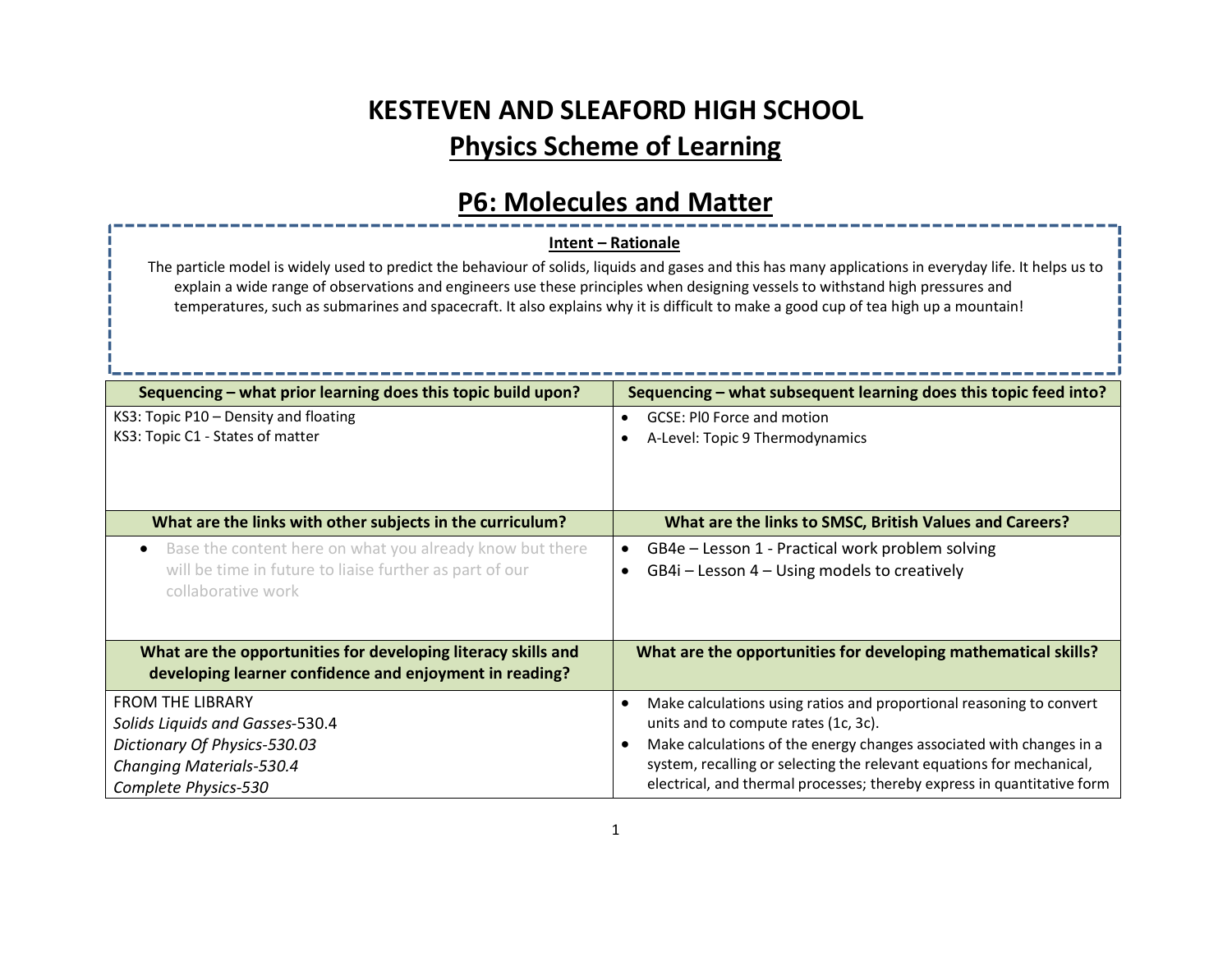| Matter and Waves-532 | and on a common scale the overall redistribution of energy in the<br>system (1a, 1c, 3c).                                                                                                                                                                                                 |  |
|----------------------|-------------------------------------------------------------------------------------------------------------------------------------------------------------------------------------------------------------------------------------------------------------------------------------------|--|
|                      | Calculate relevant values of stored energy and energy transfers;<br>convert between newtonmetres and joules (1c, 3c).                                                                                                                                                                     |  |
|                      | Apply the relationship between density, mass and volume to changes<br>where mass is conserved (1a, 1b, 1c, 3c).                                                                                                                                                                           |  |
|                      | Apply the relationship between change in internal energy of a material<br>and its mass, specific heat capacity and temperature change to<br>calculate the energy change involved; apply the relationship between<br>specific latent heat and mass to calculate the energy change involved |  |
|                      | in a change of state (1a, 3c, 3d).                                                                                                                                                                                                                                                        |  |

## Physics Scheme of Learning

### P6: Molecules and Matter

Intent – Concepts

What knowledge will students gain and what skills will they develop as a consequence of this topic?

#### Know

Describe density as a property of a material and not a particular object. Calculate the volume of some regular shapes and the density of materials, with support. Outline the behaviour of particles in solids, liquids, and gases. Describe pressure as being caused by collisions of gas particles with the walls of its container. State that the temperature of a gas is related to the kinetic energy of the gas particles.

Apply

Calculate the density of materials. Measure the density of a solid and a liquid. Describe how the behaviour of particles changes as the energy of a system increases. Describe the behaviour of particles in a gas as the gas is heated. Describe how the pressure of a gas can change when it is compressed or allowed to expand.

Extend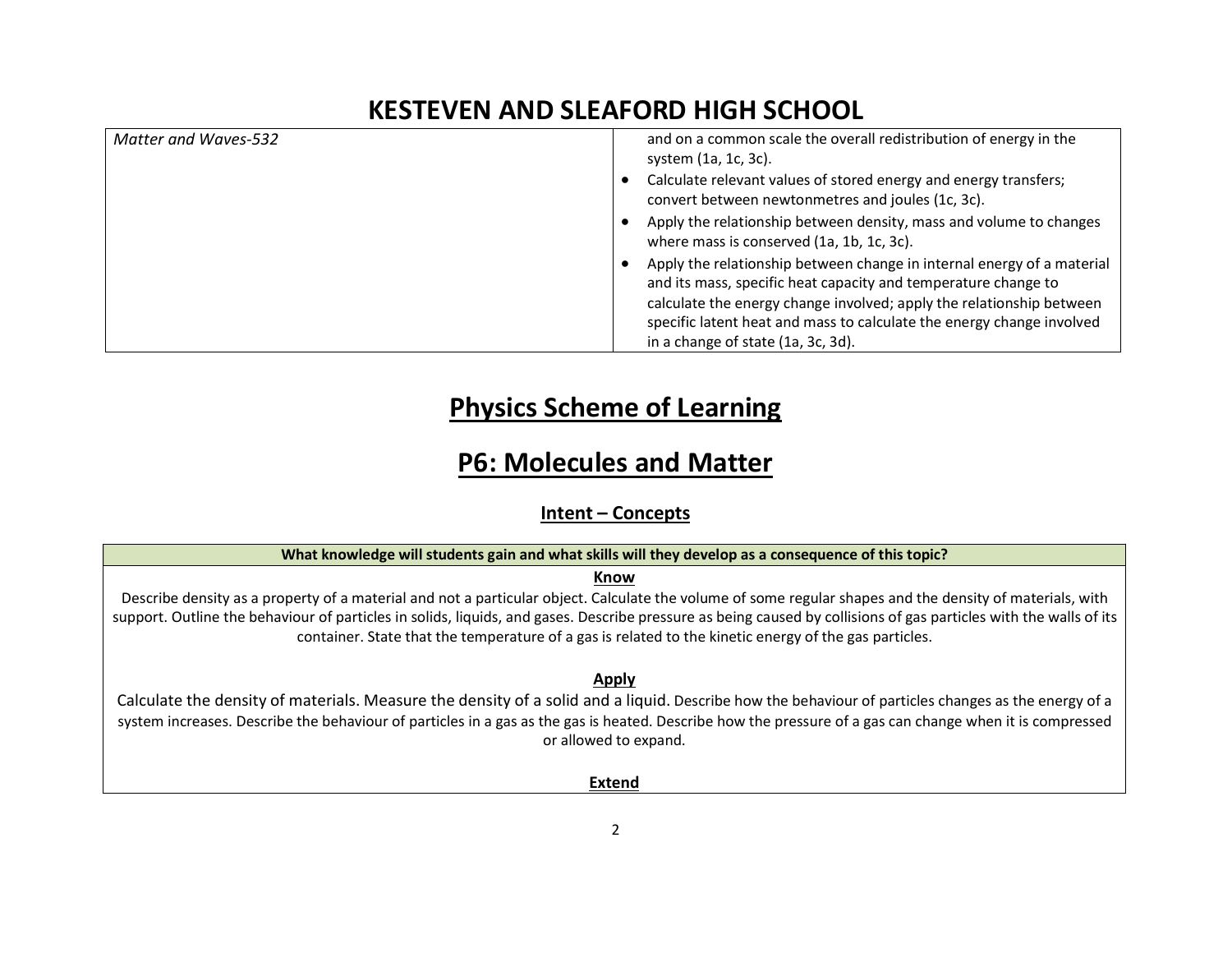Evaluate in detail the experimental measurement of density, accounting for errors in measurements. Use the concepts of kinetic and potential energy to explain changes in internal energy. Describe the linear relationship between changes in temperature and pressure for a gas. Use the relationship  $pV$  = constant to solve a variety of problems in which gas pressure or volume changes.

| What subject specific language will be used and developed in this topic?     | What opportunities are available for assessing the progress of students? |
|------------------------------------------------------------------------------|--------------------------------------------------------------------------|
| boiling point                                                                | P6 L7 End of topic Test                                                  |
| temperature at which a pure substance boils or condenses                     |                                                                          |
| <b>Boyle's Law</b>                                                           | Past exam question assessed homework "Properties of solids and gases"    |
| for a fixed mass of gas at constant temperature, its pressure multiplied by  |                                                                          |
| its volume is constant                                                       | Teams assignment                                                         |
| density                                                                      |                                                                          |
| mass per unit volume of a substance                                          |                                                                          |
| freezing point                                                               |                                                                          |
| the temperature at which a pure substance freezes                            |                                                                          |
| internal energy                                                              |                                                                          |
| the energy of the particles of a substance due to their individual motion    |                                                                          |
| and positions                                                                |                                                                          |
| latent heat                                                                  |                                                                          |
| the energy transferred to or from a substance when it changes its state      |                                                                          |
| melting point                                                                |                                                                          |
| temperature at which a pure substance melts or freezes (solidifies)          |                                                                          |
| physical change                                                              |                                                                          |
| a change in which no new substances are produced                             |                                                                          |
| pressure                                                                     |                                                                          |
| force per unit cross-sectional area for a force acting on a surface at right |                                                                          |
| angles to the surface. The unit of pressure is the pascal (Pa) or newton per |                                                                          |
| square metre $(N/m^2)$                                                       |                                                                          |
| specific latent heat of fusion $L_f$                                         |                                                                          |
| energy needed to melt 1 kg of a substance with no change of temperature      |                                                                          |
| specific latent heat of vaporisation L <sub>v</sub>                          |                                                                          |
| energy needed to boil away 1 kg of a substance with no change of             |                                                                          |
| temperature                                                                  |                                                                          |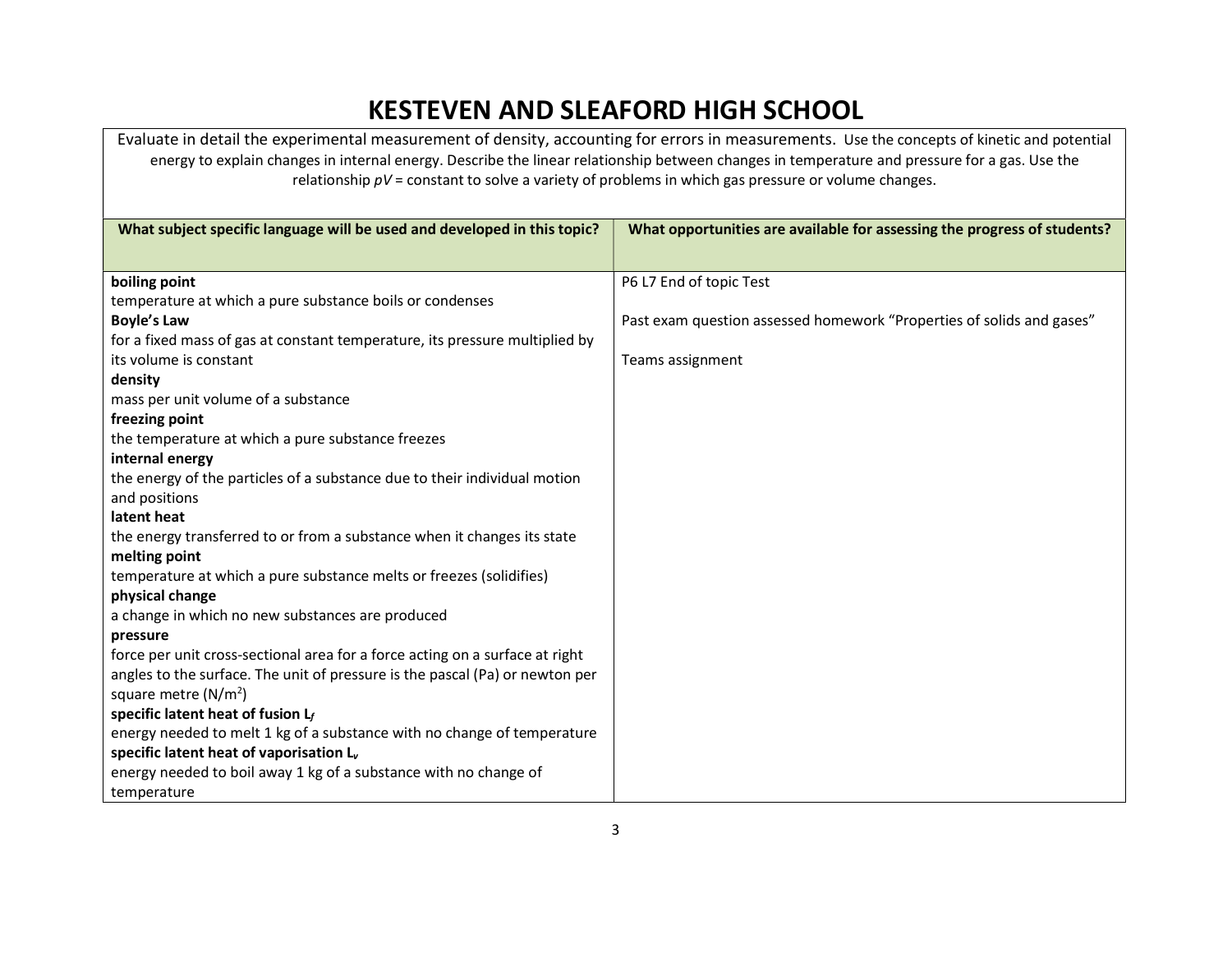### Intent – Concepts

| <b>Lesson title</b>                            | <b>Learning challenge</b>                                                                                                                                                                                                                                                                         | <b>Higher level challenge</b>                                                                                                                                                                                                                                                                                        | <b>Suggested activities and resources</b>                                                         |
|------------------------------------------------|---------------------------------------------------------------------------------------------------------------------------------------------------------------------------------------------------------------------------------------------------------------------------------------------------|----------------------------------------------------------------------------------------------------------------------------------------------------------------------------------------------------------------------------------------------------------------------------------------------------------------------|---------------------------------------------------------------------------------------------------|
| 1(CP). Measuring density (Core<br>practical)   | I can describe density as a property<br>of a material and not a particular<br>object.<br>I can state that the density of a<br>material is the mass per unit<br>volume.<br>I can calculate the volume of some<br>regular shapes and the density of<br>materials, with support.                     | I can use the density equation in a<br>wide variety of calculations.<br>I can use appropriate significant<br>figures in final answers when<br>measuring density.<br>I can evaluate in detail the<br>experimental measurement of<br>density, accounting for errors in<br>measurements.                                | 12x(solid block materials, plasticine,<br>measuring cylinders, scales)<br>Link                    |
| 2. States of matter                            | I can describe the simple properties<br>of solids, liquids, and gases.<br>I can name the changes of state.<br>I can state that there are changes in<br>stores of energy associated with a<br>material when its temperature is<br>increased.                                                       | I can describe the forces acting<br>between particles in a solid, liquid,<br>and gas.<br>I can describe the changes in the<br>energy of individual particles during<br>changes of state.<br>I can explain in detail why the<br>density of a material changes during<br>a change of state, using a particle<br>model. | Link                                                                                              |
| 3. Internal Energy and Specific Latent<br>Heat | I can state that the internal energy<br>of a system increases as it is heated.<br>I can identify which changes of state<br>are related to increases in internal<br>energy and which are related to<br>decreases.<br>I can outline the behaviour of<br>particles in solids, liquids, and<br>gases. | I can use the concepts of kinetic and<br>potential energy to explain changes<br>in internal energy.<br>I can describe the changes in the<br>size of intermolecular forces during<br>changes of state.<br>I can explain in detail why the<br>pressure of a gas increases as it is<br>heated.                          | 12x(Steric acid, boiling tube,<br>thermometer, hot water batch at<br>temperature of 90°C)<br>Link |